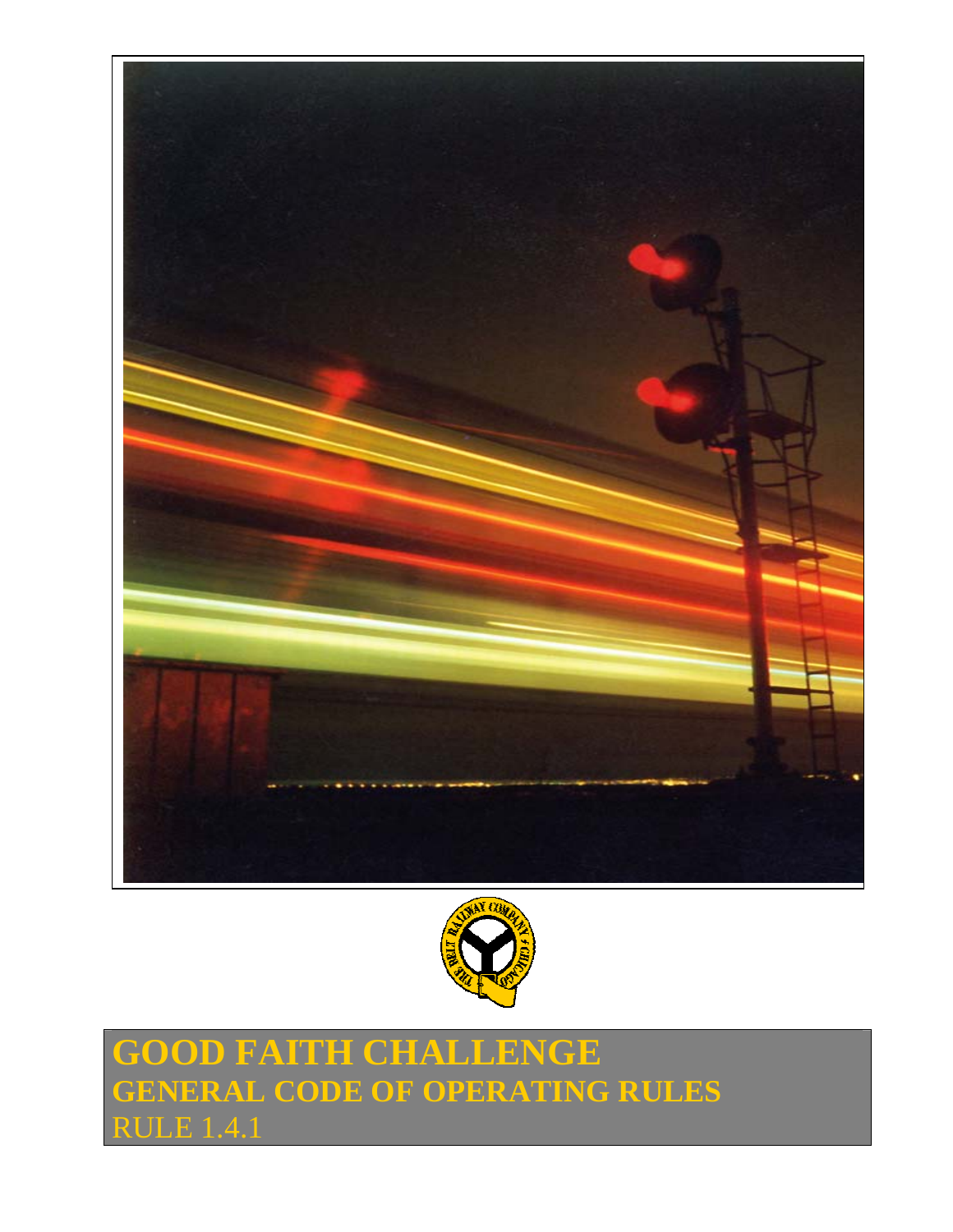## *GOOD FAITH CHALLENGE*

The good faith challenge procedures have been implemented as part of the new FRA regulations regarding the handling of equipment, switches, and fixed derails.

The good faith challenge procedures are about establishing dialogue and resolving issues between employees.

#### *EXPLANATION*

Federal Regulations have provisions that allow an employee the right to challenge a directive which, based upon the employee's good faith determination, would violate a railroad operating rule relating to:

- Shoving movements.
- Leaving equipment foul of an adjacent track.

Or

• The handling of hand operated switches or fixed derails.

#### **EMPLOYEE RESPONSIBILITIES**

The employee shall inform the railroad whenever they make a good faith determination that they have been directed to take actions that would violate the railroad rules referenced in the above paragraph.

#### **RAILROAD RESPONSIBILITIES**

Affected employees will be instructed on the procedures required when a good faith challenge is issued. Employees will be provided a copy of current written procedures in Rule 1.4.1.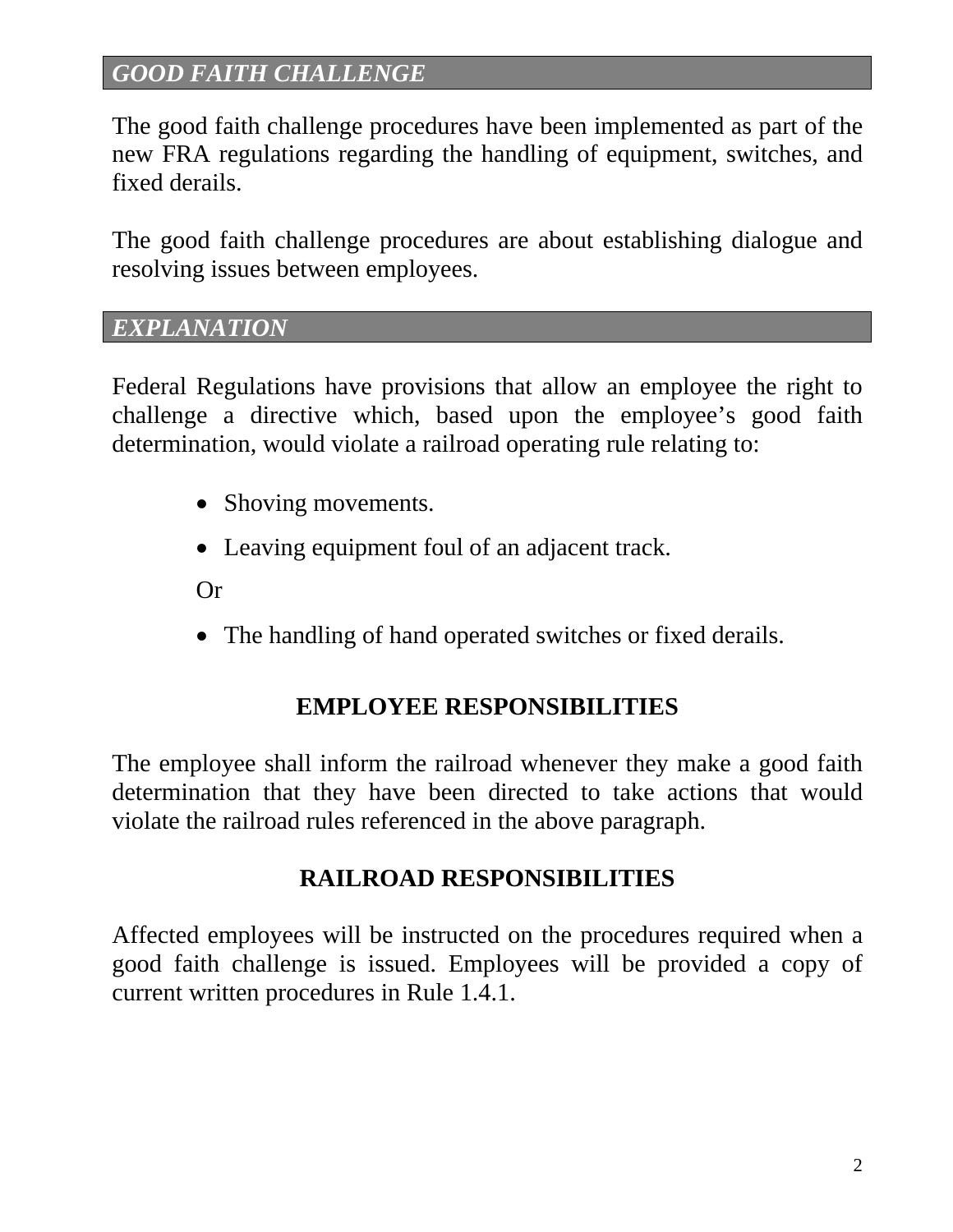The Railroad will adopt and implement written procedures that guarantee each employee the right to challenge in good faith.

These federal Regulations are not intended to abridge any rights or remedies available to the employee under collective bargaining agreements or Federal Law.

#### *GENERAL PROCEDURES*

When an employee makes a good faith challenge the supervisor or manager will not require the employee making the challenge to comply with the directive until the challenge is resolved.

### *The supervisor or manager may:*

- Require the challenging employee to perform other tasks not related to the challenge until the challenge is resolved.
- Direct an employee, other than the challenging employee, to perform the challenged task before the challenge is resolved.

The employee directed to perform this task, must be informed of the challenge, and determine that the challenged task does not violate the rules concerning:

- Shoving movements.
- Leaving equipment foul of an adjacent track.

Or

• The handling of hand operated switches or fixed derails.

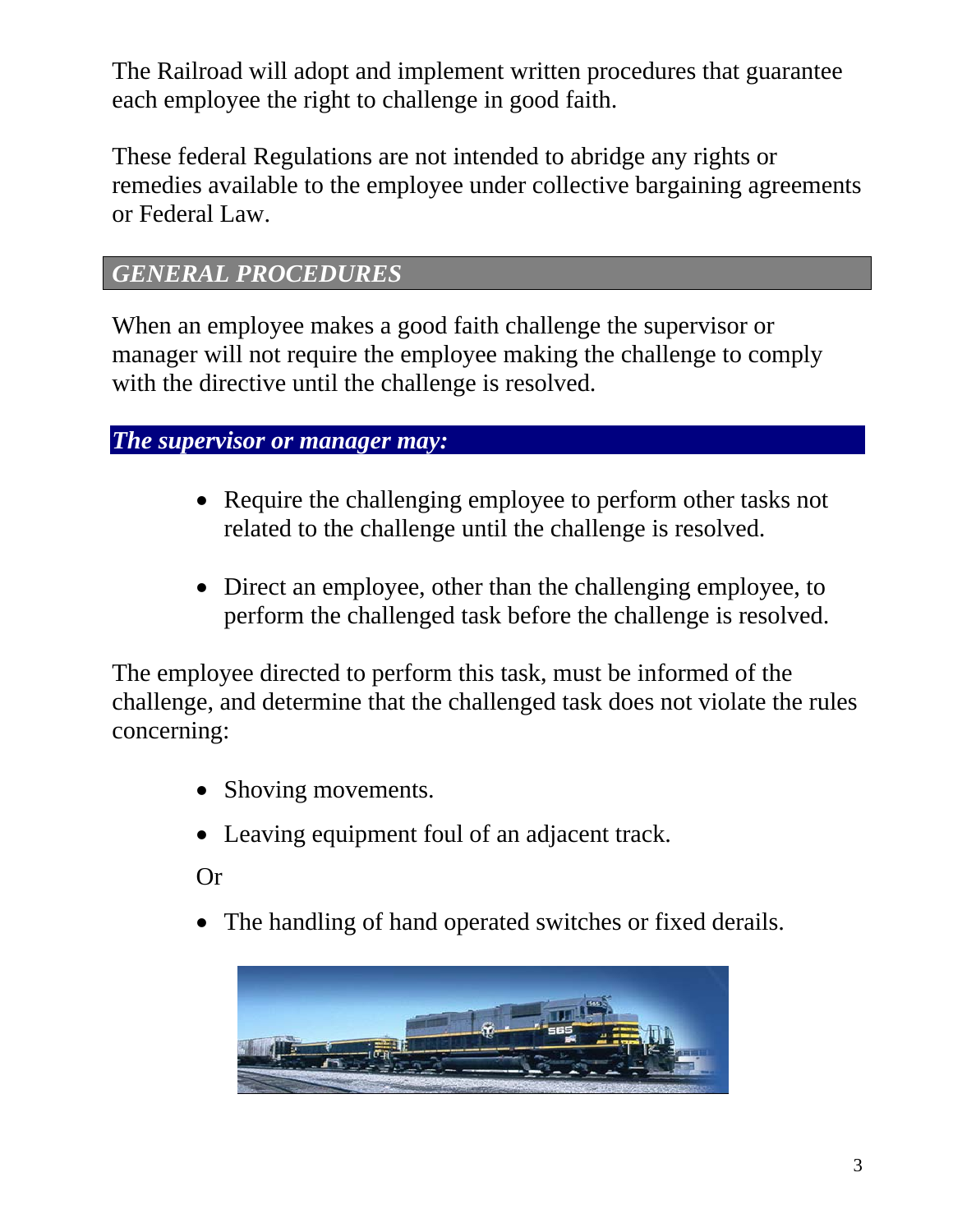#### *The challenge may be resolved by:*

- The supervisor's acceptance of the employee's request.
- An employee's acceptance of the directive.
- An employee's agreement to a compromise solution acceptable to the person issuing the directive.

In addition, the manager may direct the employee to perform the challenged directive if the manager making the railroad's final decision concludes that the challenged directive would not cause the employee to violate any requirement of the rules pertaining to:

- Shoving movements.
- Leaving equipment foul of an adjacent track.

Or

• The handling of hand operated switches or fixed derails.

The manager may direct the employee to perform the challenged directive.

The reviewing manager(s) decision shall not be subject to further immediate review.

#### *If the challenge is not resolved:*

- The manager will inform the employee that federal law may protect the employee from retaliation, if the employee refusal to do the work is a lawful, good faith act.
- The employee making the challenge must be afforded an opportunity to document either electronically or in writing any protest to the railroads final decision before the tour of duty is completed.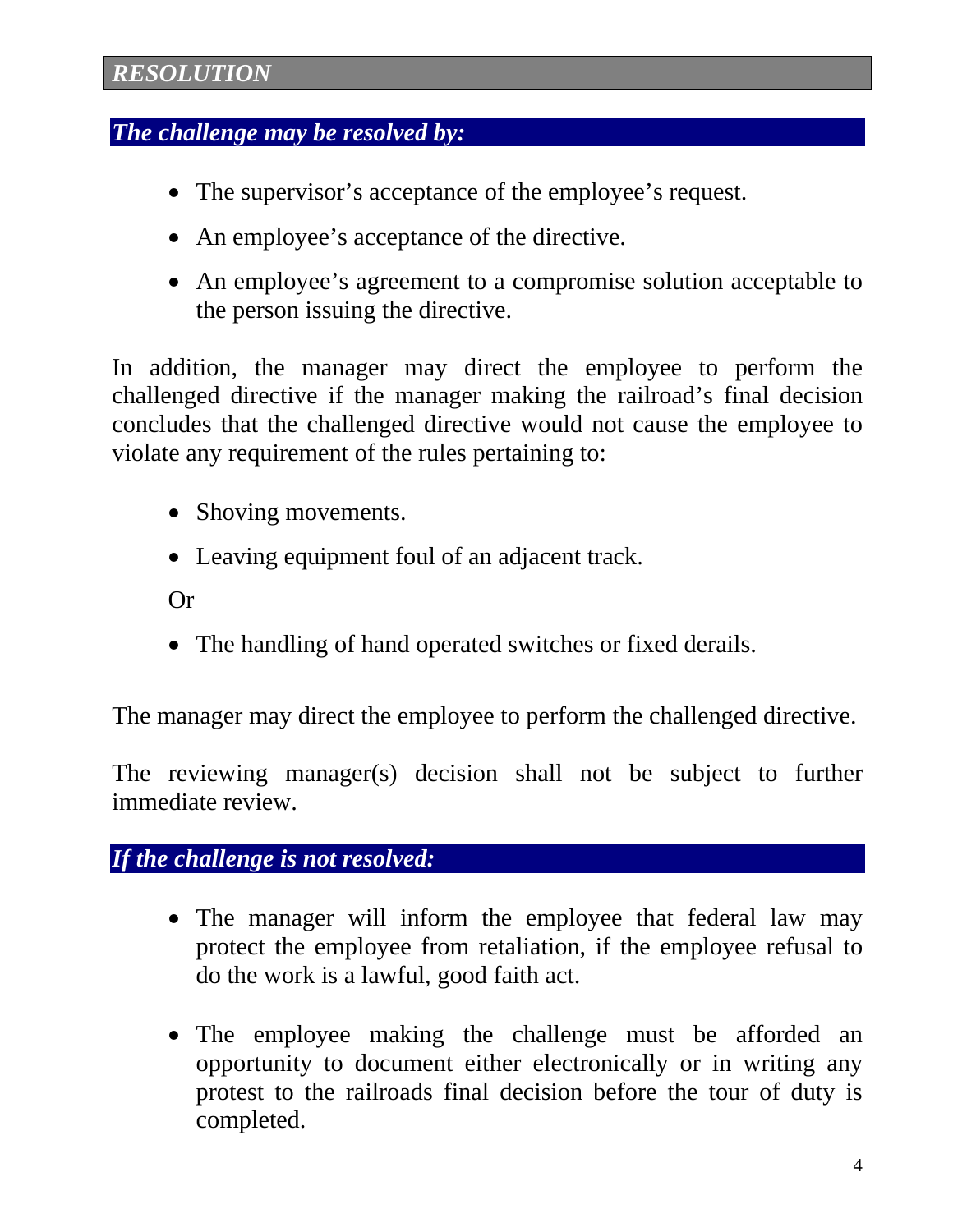If the challenge cannot be resolved because the supervisor issuing the directive has determined that the employee's challenge has not been made in good faith or there is no alternative to the direct order, the Railroad will:

- Provide immediate review by at least one railroad manager, which must not be conducted by the supervisor issuing the challenged directive or that supervisor's subordinate.
- Resolve the challenge using the same options available for resolving the challenge as the initial supervisor.

### *WRITTEN PROCEDURE*

Upon written request, the employee has the right to further review of the written protest by a "Designated Review Manager" within 30 days after the expiration of the month during which the challenge occurred.

The verification decision shall be made in writing to the employee. The employee shall be afforded the opportunity to retain a copy of the protest.

#### *Procedure for Submitting Challenge:*

- Log on to BRC Website w*ww.beltrailway.com*
- Select Operating Department
- Select Good Faith Challenge

The challenging employee must fill out all required fields and submit.

# *CIVIL PENALTIES*

Civil penalties may be assessed for both management and agreement employees for willful violations of the operating rules covered under GCOR 1.4.1.